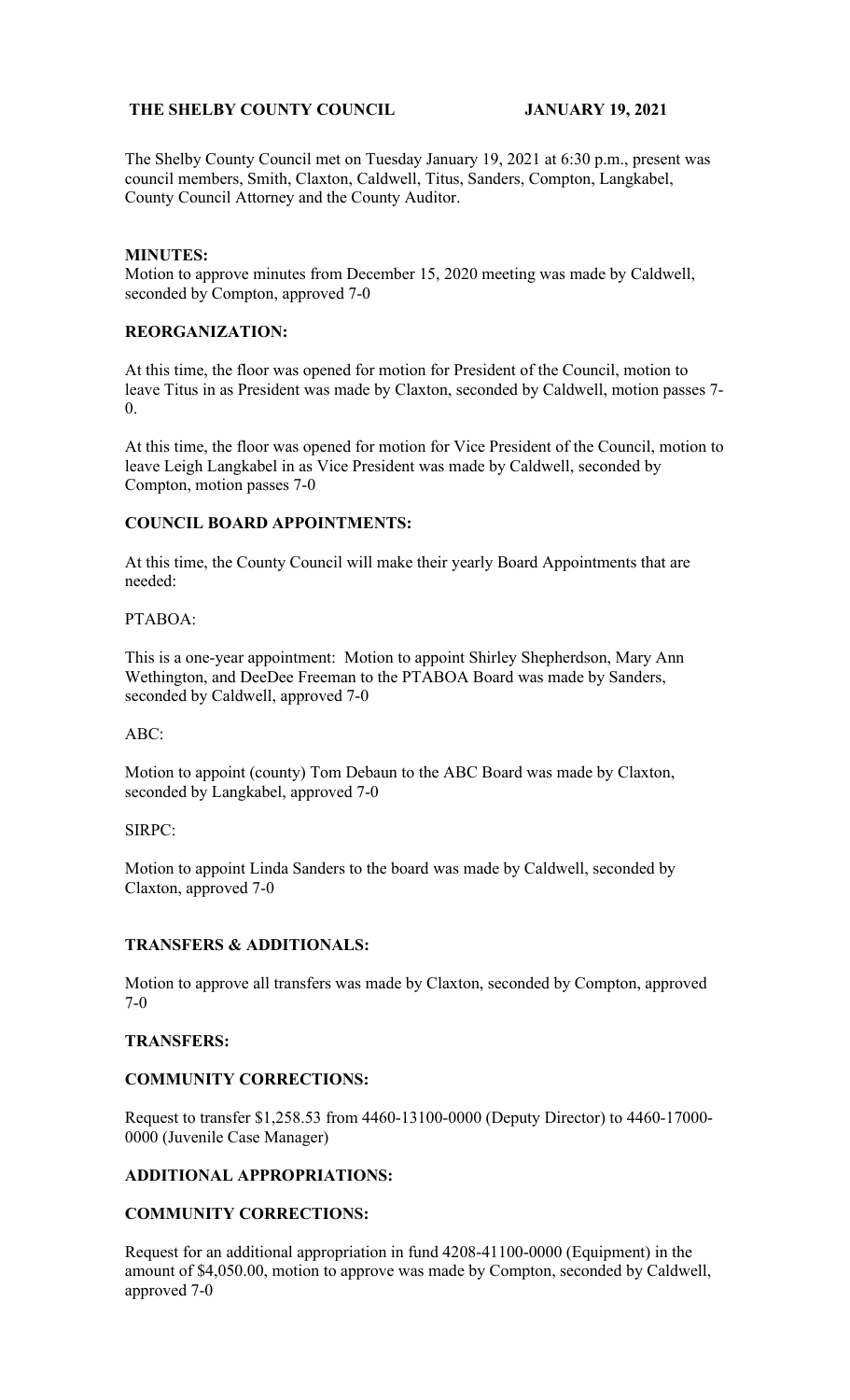# **PROBATION:**

Request for an additional appropriation in fund 2100-18230-0000 (Group Insurance) in the amount of \$100.00, fund 1000-35101-0235 (Rent Office Space) in the amount of \$2,220.00, fund 9173-31102-0000 (Office Supplies) in the amount of \$2,000.00, 9173- 31102-0000 (Contractual Services) in the amount of \$41,052.00, fund 9173-12124-0000 (Adult PO) in the amount of \$49,359.00, fund 9106-18220-0000 (PERF) in the amount of \$367.00 and fund 9106-54100-0000 (Salary Reimbursement) in the amount of \$2,000.00, motion to approve was made by Langkabel, seconded by Claxton, approved 7-0

# **SHELBY COUNTY DRUG FREE:**

Request for an additional appropriation in fund 9110-18230-0000 (Group Insurance) in the amount of \$12,650.00, motion to approve was made by Caldwell, seconded by Compton, approved 7-0

## **MISCELLANEOUS:**

# **JACK HORNER / MAJOR HEALTH PARTNERS:**

Jack wanted to come and speak to the Council and give some updates on COVID-19, Community and Financial.

- 1. COVID-19 Currently we are stable on PPE, Equipment and Staff. We currently only have 7 employees out. We are currently giving around 1,000 vaccine doses at week. Jack advised it is hard to know how much we are getting each week; this is left up to the state. One question we get is. How much of the vaccine is thrown out every day? Jack advised we do not discard any. If we do not have a full chart, we will call people on the call list. We do have about 5% no show daily, but we use the call list and call people. The clinics are running smoothly. We are hoping by the end of April we will have administered 14,500 vaccines.
- 2. Community Update MHP is happy to say they work with many of the services around the county, Shelby Senior Services, Food Banks, we have been bringing in new physicians, new clinical partnerships. We will have the YMCA soon, we are hoping the building completion will be done by the end of May with an opening day of July 1, 2021
- 3. Finances Horner stated that the hospital finances were solid and stable; unlike many county hospitals across the State of Indiana who have merged or sold. He affirmed that the hospital is not currently under negotiations for an asset sale or asset integration and the hospital has not engaged in any discussions for asset integration or asset sale of any nature. This is with MHP not charging for the jail care that adds up to be a little over \$200,000.00 a year.

We are very fortunate to have a City and County that works so well with the Hospital.

This was information only; no action was needed.

## **MAGISTRATE COURT EMPLOYEE/ JUDGE APSLEY:**

Judge Apsley advised the Magistrate Court is coming along very well. They are looking to start in the new court on February 1, 2021. I am here to talk about the new position request that we talked about last month. Judge Apsley advised he and Judge Meltzer have submitted all the paperwork for the IV-D reimbursement. Apsley advised they are still looking permission to hire another court reporter. I know you have asked for studies, but and we could come back every month, but we still need another employee for this court. Sanders advised that she felt the Council has a responsibility to the courts and we have stepped up and added a Magistrate Court we need to step up and make sure the Court runs smoothly. Motion to move forward on hiring another Court Reporter for the Magistrate was made by Sanders, seconded by Caldwell, approved 7-0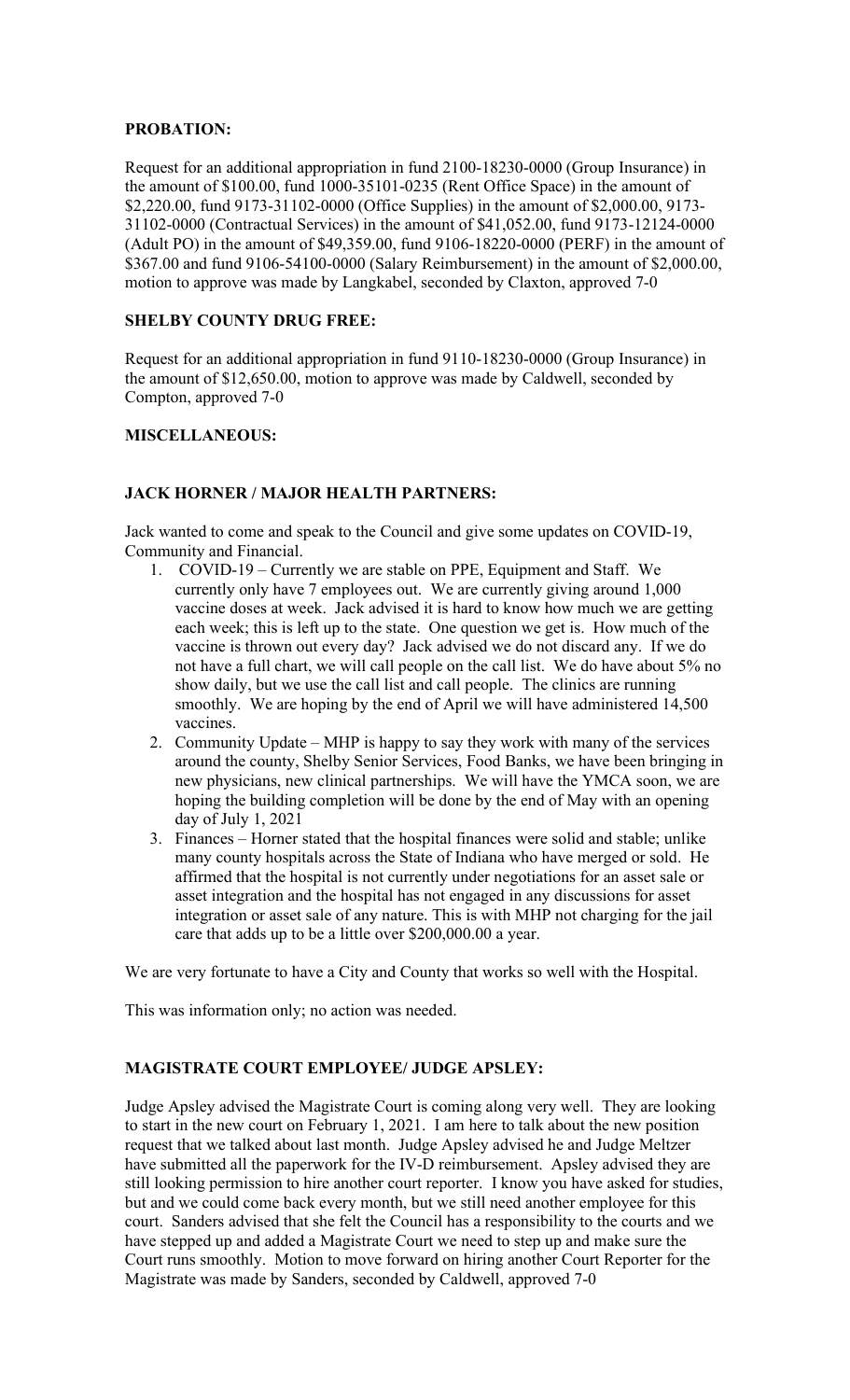#### **COMMUNITY CORRECTIONS / EMPLOYEE REPLACEMENT:**

Donna advised that Community Corrections had an employee resign and they would like to replace this employee. The position is for the secretary and will be hired in at a COMOT I. with a starting rate of \$18.146, motion to approve was made by Langkabel, seconded by Compton, approved 7-0

## **CORONER / NEW EMPLOYEE:**

Brad Rund presented to the Council tonight the need of a part-time data entry person and hopefully be able to put this into the 2022 budget as a fulltime position. This person will work 28 hours per week. The State has changed things and there is a lot of data entry that must be done per case, plus they have changed the way of reporting deaths, they all must go thru the Coroner's Office now. Rund advised, I am only being paid for a parttime position and this is becoming a fulltime position. Sanders advised yes; this will probably need to be a fulltime position next year. Motion to approve the parttime position with 28 hours a week starting pay at \$18.15 to be paid out of the CARES ACT money was made by Claxton, seconded by Sanders, approved 7-0

## **COUNCIL 2021 MILEAGE RATE:**

The County Auditor presented the Council with the 2021 Mileage Rate adopted by the IRS in the amount of 0.56 cents. Motion to approve the 2021 Mileage Rate of 0.56 cents was made by Sanders, seconded by Claxton, approved 7-0

#### **JUDGE RIGGINS / PROBATIONER KIOSK @ JAIL:**

Judge Riggins advised he would come back and give an update on the Kiosk that is being used at the jail for Community Corrections and Probation. Judge advised he had received a grant for one year and they would review at the end of one year. Judge advised this Kiosk is saving a lot of time and being utilized by the offenders. This gives them a chance to work and not get written up for having to take off work. To keep this machine, it will cost the County \$16,200.00 per year. I have enough money to pay for 2 more months and then the County would have to pay for the rest of the year totaling \$13,500.00. Motion to approve this year was made by Sanders, seconded by Langkabel, approved 7-0

## **DECLARATORY RESOLUTION/ ERA PLEASANT VIEW:**

The County Council presented Resolution 2021-02 A Declaratory Resolution Finding and Designating a Particular Area to be an Economic Revitalization Area in Pleasant View Commerce Park, LLC. Titus wanted to make sure that the public know this is only saying this land can be utilized and the company would still need to apply for the abatement and go thru the motions. Motion to approve was made by Claxton, seconded by Caldwell, approved 7-0

# **PSAP INTERLOCAL AGREEMENT / BARRY RITTER:**

Barry Ritter presented the Council with the final Interlocal Agreement between the City of Shelbyville and Shelby County. This is to consolidate the Dispatch areas and put it under one Director. Motion to approve was made by Sanders, seconded by Langkabel, approved 7-0

#### **SHERIFF / AED EQUIPMENT:**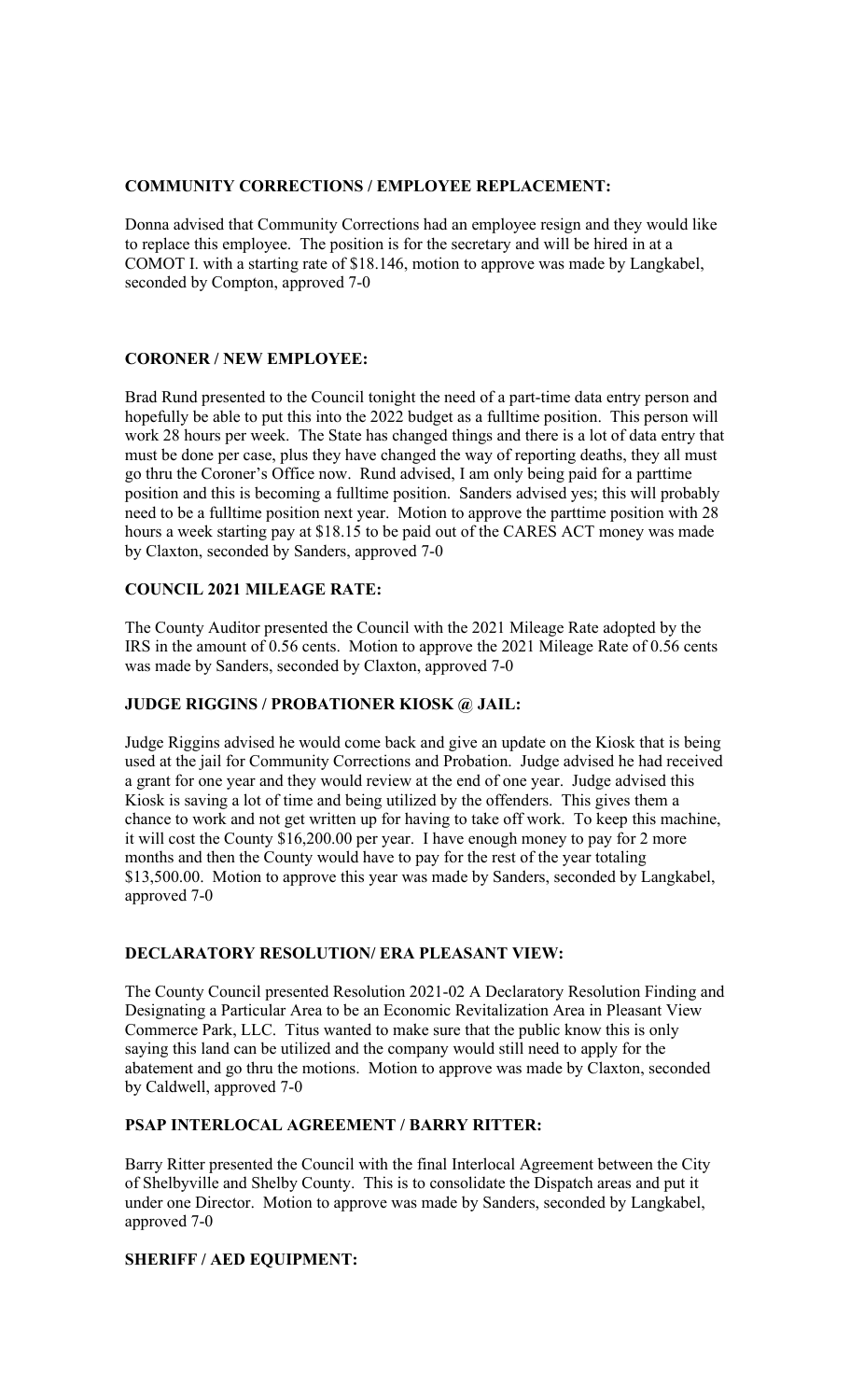Sheriff Koch advised they are in need of replacing all of the AED in the county. The current provider cost is \$99,000.00 to replace all 42 AED'S with a maintenance contract of \$15,000.00 a year for 8 years. We have found another provider (Zoll) that has signed on with ISA, that will replace all 42 AED'S with G5's for \$49,999.72 no annual service fee and then we will have to replace the batteries in a few years for \$19,000.00. This is a first time buy price, and the next purchase price amount will be \$70,000.00 for 42 AED'S and then in replace batteries for \$19,000.00, so you are still saving \$110,000.00 over the next 8 years. Currently I just need \$19,000.00 to get this done for this year. Sanders wanted to make sure we do not need to get anymore with the new building. Louie said they can purchase one for \$1,470.58. Motion to approve was made by Caldwell, seconded by Sanders, approved 7-0.

# **EMERGENCY MANAGEMENT / CARES ACT EXPENSES:**

Ryan Hansome presented the Council with 6 CARES ACT request.

- 1. Glass for Superior Court 1 & Magistrate Court for around their benches total cost is \$14,550.00 and then request to add bullet proof glass to the Magistrate Court windows in the basement cost is \$27,800.00. Motion to approve was made by Sanders, seconded by Compton, approved 7-0
- 2. New Conference Phones for all 4 courts totaling \$2,100.00, motion to approve was made by Caldwell, seconded by Langkabel, approved 7-0
- 3. Coroner request for body bags in the amount of \$5,000.00, motion to approve was made by Sanders, seconded by Caldwell, approved 7-0
- 4. Health Department is requesting My-FI cards for their new location, to be able to do data entry. Total cost would be \$330.00 for the rest of the year. Motion to approve was made by Sanders, seconded by Compton, approved 7-0
- 5. Health Department is requesting to get their new trailer modified they just bought, so they can use it for mobile vaccines. Total cost would be \$5,805.00. Motion to deny at this time was made by Sanders, seconded by Compton, motion carries 7-0
- 6. Health Department if requesting \$1,200 to \$1,500 get their Mobile Radio Station set up. The local Amateur Radio Club has offered to update them for us. Motion to table was made by Sanders, seconded by Compton, motion carries 7-0

# **COUNCIL / MEETING DATES & TIMES:**

At this time Titus asked for a motion to keep the Council Meetings the third Tuesday of every month, starting at 6:30 p.m. and cancel the pre-meetings for next year, motion to approve was made by Smith, seconded by Compton, approved 7-0

## **COUNCIL LIAISONS:**

Motion to keep Liaisons the same as last year was made by Claxton, seconded by Caldwell, approved 7-0.